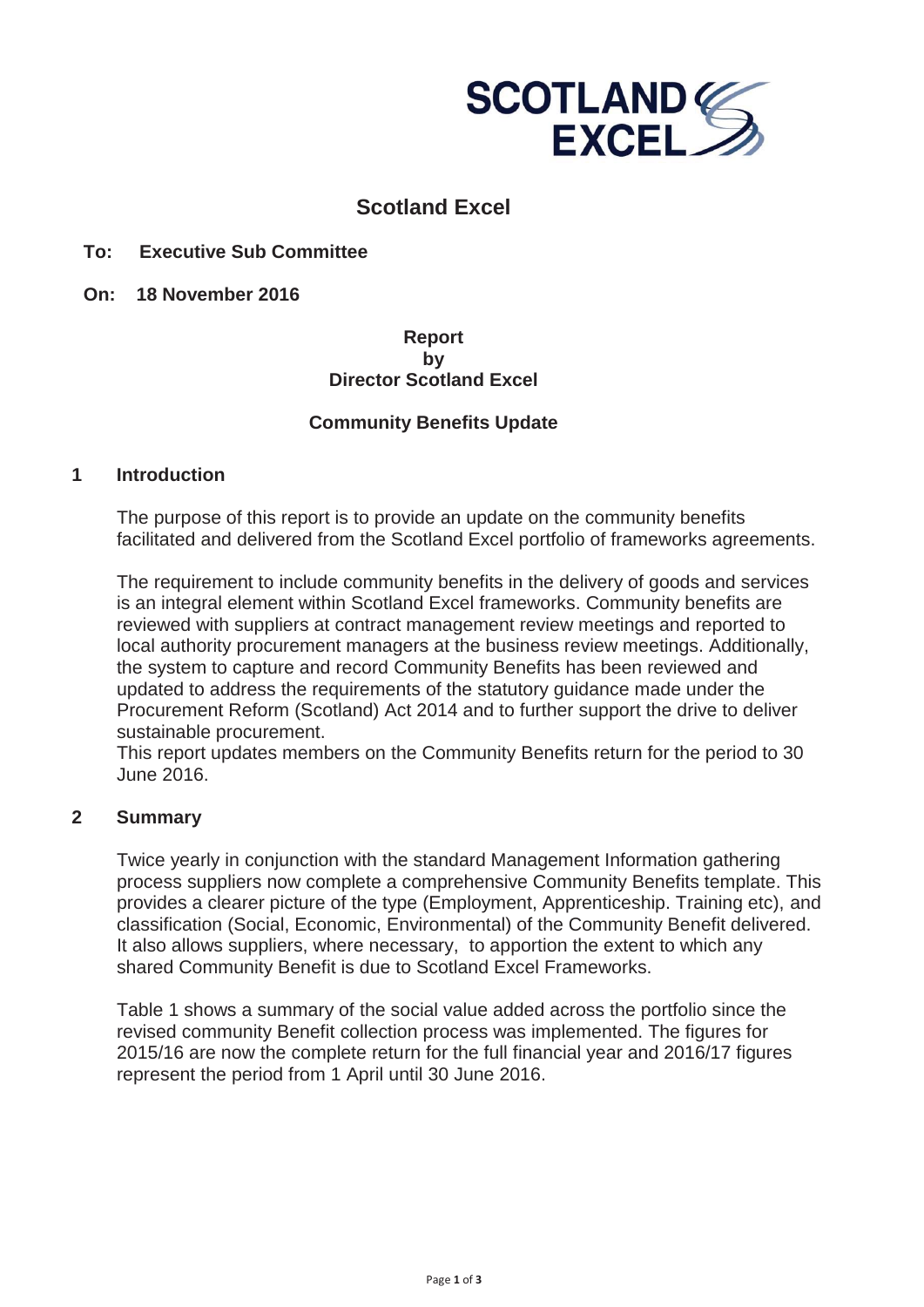|                                   | 2013/14 | 2014/15 | 2015/16 | $2016/17 - Q1$ | <b>Total</b> |
|-----------------------------------|---------|---------|---------|----------------|--------------|
| No of Apprentices                 |         | 92      | 49      |                | <b>158</b>   |
| No of New Jobs                    |         | 43      | 29      |                | <b>158</b>   |
| No of Work Placements             |         |         |         |                | 11 I         |
| Hours of Volunteering & Mentoring | 95      | 377l    | 1279    | 570            | 2321         |
| Hours of Works Experience         | 5305    | 28214   | 16734   | 4541           | 54794        |
| Value of Other Community Benefits | £2.474  | £16.550 | £46.140 | £17.167        | £82,331      |

*Table 1: Summary of social value added across the collaborative portfolio* 

Whilst the buying pattern of the local authorities particularly within the Domestic Furniture and Fittings framework indicates that number of new jobs and apprenticeships created over the past three years peaked during 2014/15 the overall social benefits being returned is encouraging.

In addition to the Social Benefits outlined in this report it should also be noted that in terms of Environmental Benefits, data providing the volume, by weight, of recycled materials is captured by the respective Contract Managers as part of their overall contract management activity. This data is included in the business reviews held with each corporate procurement function on an on-going basis. Similarly Workforce matters including the Living Wage status are monitored, reported and managed on a contract by contract basis.

## **3 Next Steps**

The next Community Benefits data collection, analysis and review cycle will be completed in line with Management information process to cover the period through to the end of financial year 16/17. The results will be reviewed with the supply base and where appropriate will be incorporated into supplier performance targets.

## **4 Conclusion**

Committee members are requested to note the content of this report, and support the measures proposed to monitor delivery of community benefits for the remainder of the financial year.